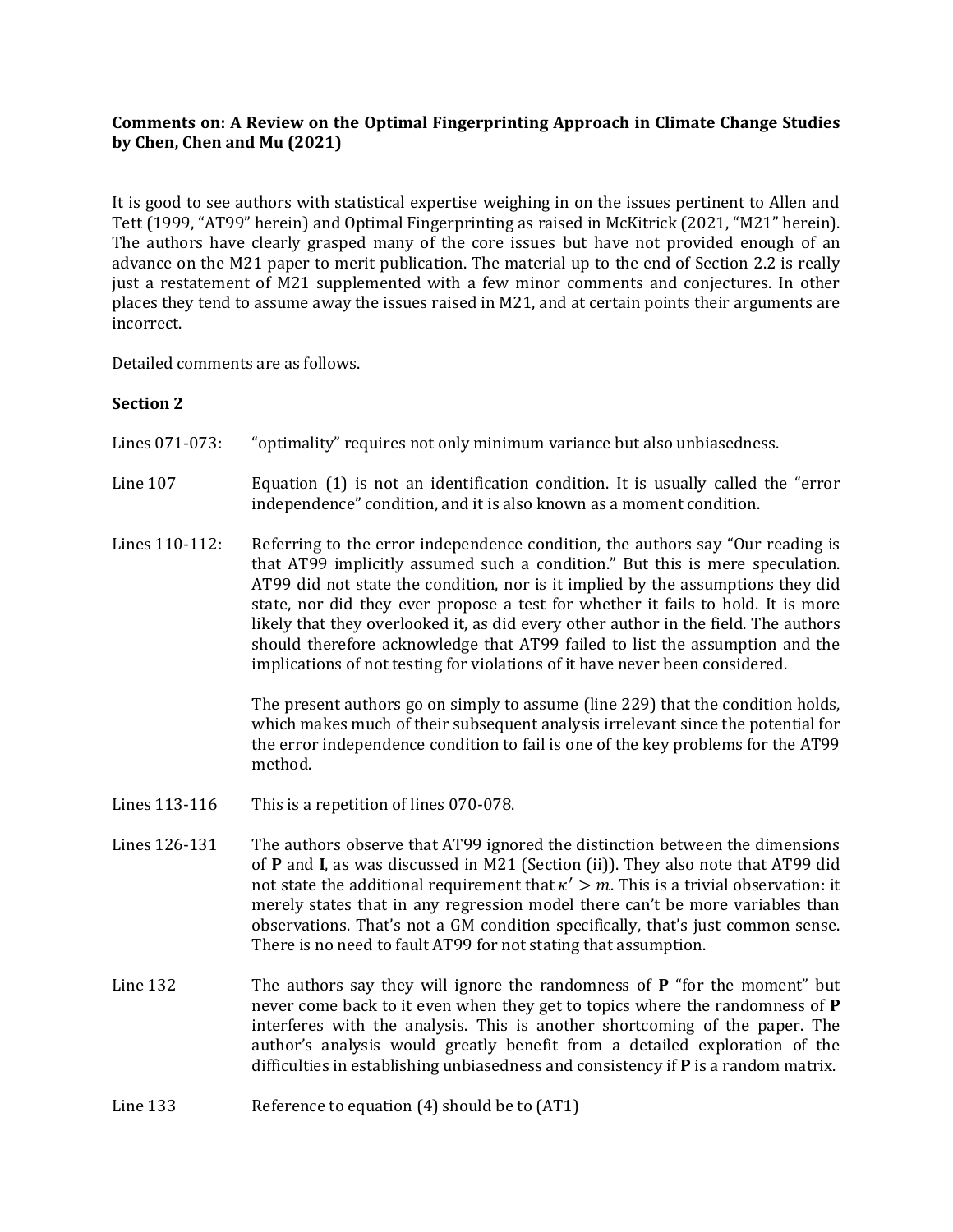- Lines 148-151 The authors need to clarify here what they mean by the "null setting" on the climate model. The models in use are constructed with specific tuning to replicate the 20th century surface record in response to observed forcing (including GHG's) subject to parameterized representation of known physical processes. The "null" run involves using such a model without external forcing. But the model still embeds the assumptions necessary to achieve the target fit, including constraints on internal variability, so it is not truly "null" for the purpose of Optimal Fingerprinting. A truly null model would be a climate model tuned as best as possible to reproduce the  $20<sup>th</sup>$  century surface record without greenhouse forcing, which might imply different parameterizations and mechanisms to represent internal variability.
- Lines 159-163 This section is a bit unclear but it seems the authors are claiming, without proof, that the only requirement on the model-generated  $\widehat{C}_N$  matrix for  $\widetilde{\beta}$  to be BLUE is independence of the ensemble runs with each other and with  $X$ . I would first note that by referring to an ensemble they appear to have in mind an ensemble mean, but if so they should make that clear in the notation. Currently it is ambiguous.

More generally, there are a few missing elements in this discussion. First, the authors need to explain what they mean by "independence" of the ensemble runs: it can refer to linear independence, orthogonality, zero covariance, covariance less than some cut-off value, exogeneity, predeterminedness or asymptotic independence. Depending on the use to be made of the independence condition some of these may be stronger than necessary. In the OLS case we require  $plim (l^{-1}X^TX) = S_X$  where *l* is the sample size and  $S_X$  is a deterministic, finite matrix. This in turn requires limits on the degree of dependence among the columns of *X* but not zero covariance or orthogonality, for instance.

Second, independence—however defined— is not enough. For the purpose of taking probability limits of least squares solutions some kind of stationarity condition is required, an assumption not mentioned by the authors, and one which may be a problem in climate model runs especially when generating the simulated response patterns since it is well-known that climate models run under GHG forcing are non-stationary (they exhibit "stochastic trends" or unit roots – see Kaufmann et al. 2013).

We also generally require that  $X$  be non-stochastic, which is a problem since  $X$  is derived from climate model runs and much of the literature subsequent to AT99 (such as Allen and Stott 2003) was concerned with dealing with the fact that  $X$  is a random matrix.

Third, in the AT99 case the corresponding condition would be  $plim (l^{-1}X^T P^T P X) = S_X$ . Even if X satisfies the conditions to yield a deterministic and finite plim, we need additionally to know what the required conditions are on *P*, especially when it is assumed to be stochastic.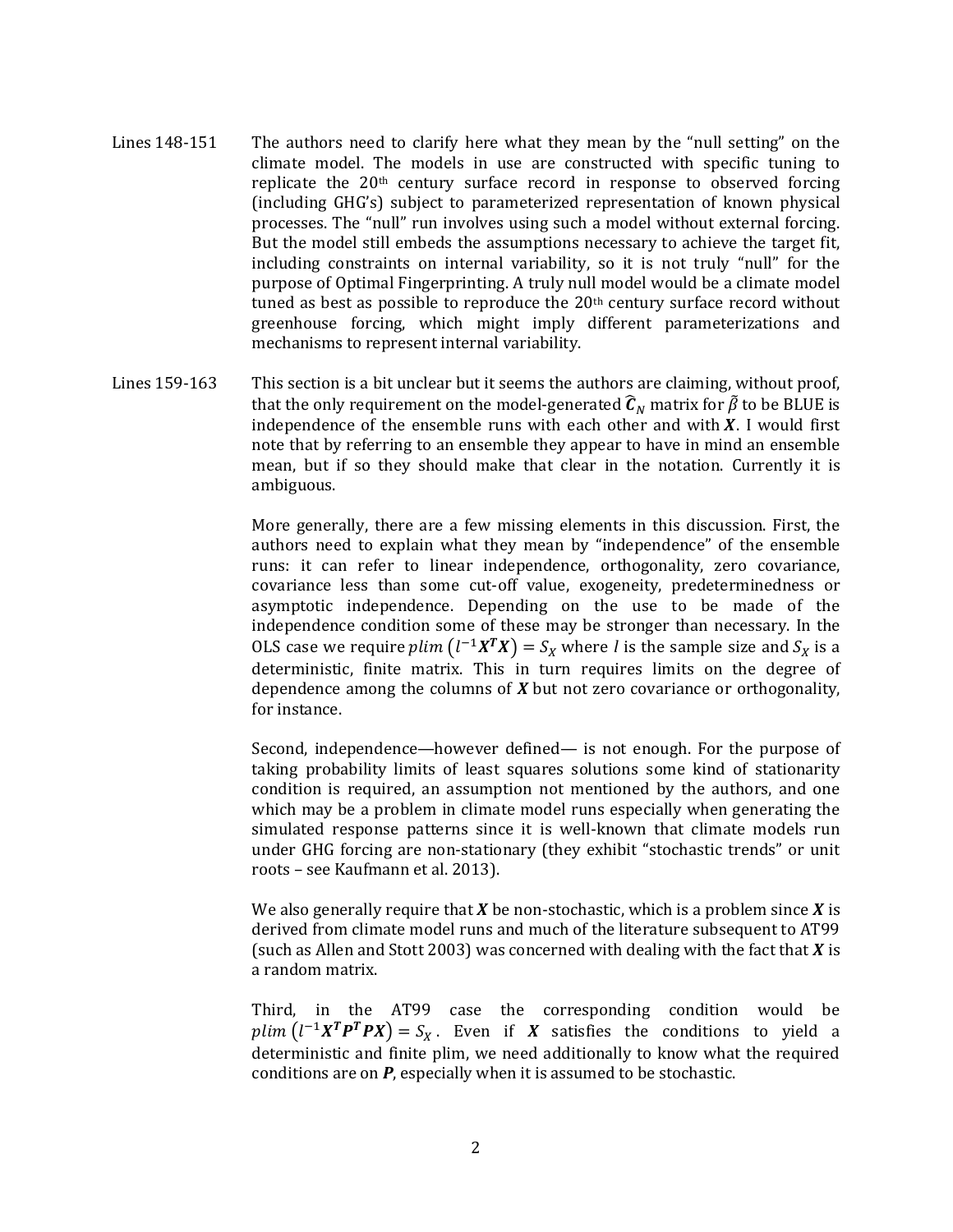Consequently the authors have not established that independence of the  $\widehat{C}_N$ matrix is sufficient to remedy the problems in the AT99 framework.

- Lines 163-165 While it is true that using a climate model to generate  $\widehat{c}_N$  would mean errors arising from a misspecified regression model are not introduced into  $\widehat{C}_N$ , such errors are obviously still present in the Optimal Fingerprinting regression itself, so this is not a helpful point. Moreover additional errors may be introduced by misspecification of the climate model, as the authors note in lines 167-169.
- Lines 165-167 The sentence "Let  $\tilde{\mathcal{C}}_N$  be the underlying covariance matrix of the ensembled null simulations to which  $\widehat{C}_N$  converges to in probability" should be stated as a requirement, along with all necessary conditions for such a matrix to exist. There is no guarantee a single climate model converges in this way, let alone an ensemble of many climate models. What is needed here is one or more testable restrictions which allow us to assume that a matrix  $\widetilde{C}_N$  exists such that, for instance,

$$
\lim_{l/p\to\infty}\widehat{\boldsymbol{C}}_N=\widetilde{\boldsymbol{C}}_N
$$

where *l* is the sample length and *p* is the dimension of  $\tilde{C}_N$ . Of course one of the challenges, as noted in M21, is that the rank of the estimate  $\widehat{c}_N$  is constrained by regardless of *l* so ordinary asymptotic theory is unavailable. The present authors do not address how to get around this.

More generally, the condition required is not merely that  $\widehat{C}_N$  converges to *something,* but that it converges to  $E(\boldsymbol{u}\boldsymbol{u}^T)$  because if it doesn't then there is no justification for using a climate model in the first place. This is precisely the point raised in M21 in the discussion of necessary condition [N3]. The present authors note this issue in passing but otherwise ignore it (and in lines 377 to 379 explicitly wish it away), which amounts to assuming [N3] holds. But then it is trivial to say that the failure to prove [N3] doesn't matter because we assume it holds.

- Lines 191-193 The statement "AT99 seems to suggest that  $\widehat{C}_N$  was designed to consistently estimate  $\sum_{i=1}^{k} \lambda_i v_i v_i^T$ , the first k-terms in the spectral decomposition of  $C_N$ " should be the other way around:  $\Sigma_{i-1}^k \lambda_i v_i v_i^T$  was designed to estimate  $\widehat{\bm{C}}_N$  in the hopes it would correspond to  $C_N$ . The comment in line 194 still applies.
- Line 196 The authors claim that "Our understanding is that  $\hat{C}_N$  is a consistent estimator of  $\widetilde{\mathbf{C}}_{N}$ ". They haven't even shown that  $\widetilde{\mathbf{C}}_{N}$  exists, nor have they offered any proof that  $\widehat{C}_N$  estimates it consistently. They can't simply make this assumption.
- Lines 198-200 M21 already pointed this out (Section 2: "If GM condition (2) fails OLS coefficient estimates will still be unbiased but potentially inefficient")
- Lines 204-215 Here the authors ignore the problem that *P* is a random matrix so the expectation as stated does not hold. More generally, equation (4) simply restates necessary condition [N4] in M21 and assumes it holds, including the conditional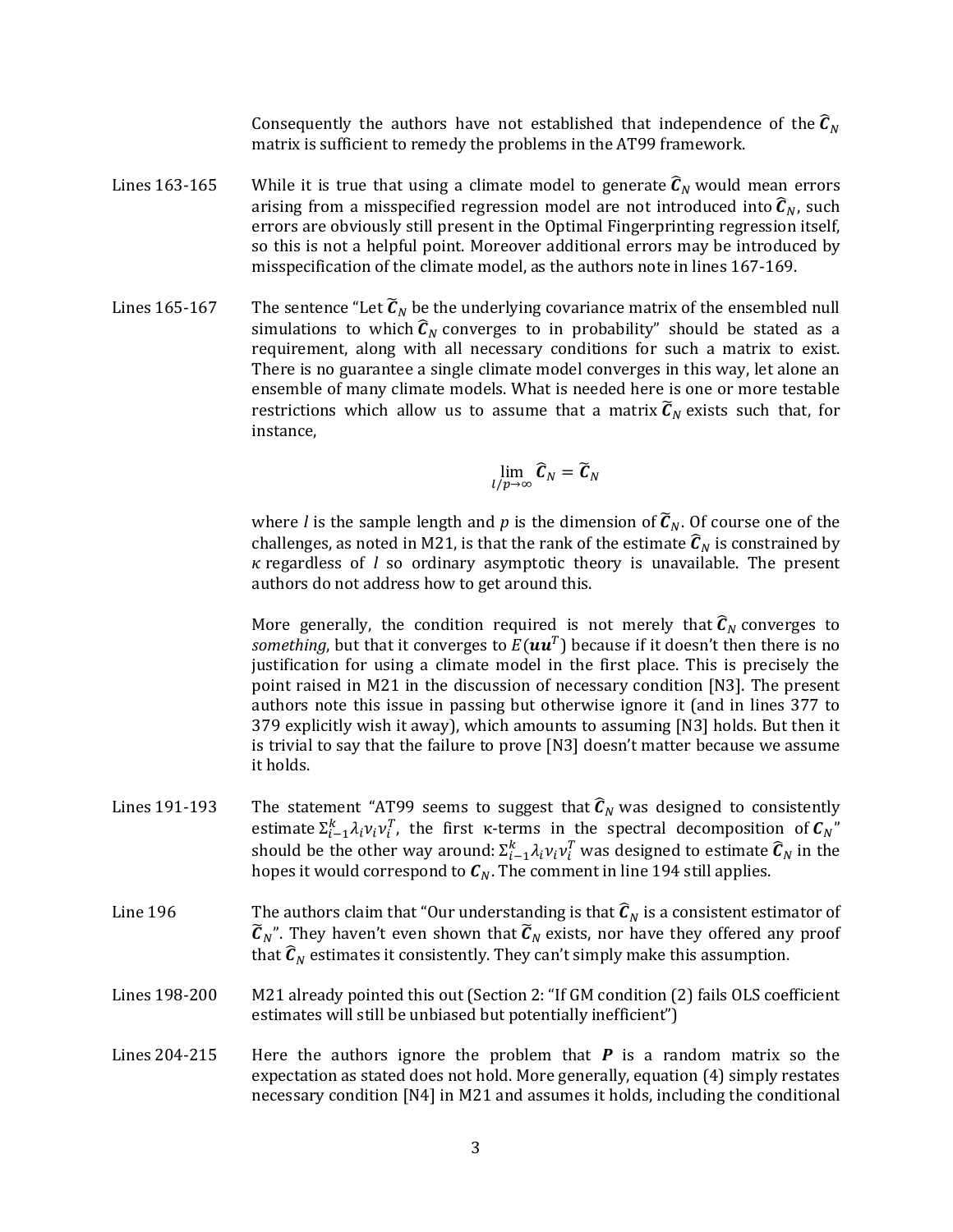independence between  $X$  and  $U$ . Consequently the "proof" of unbiasedness in lines 216-221 adds nothing to the discussion. It is trivial to state that if we assume [N4] holds, the failure to prove whether [N4] holds no longer matters.

- Lines 228-230 In this section the authors proceed with an analysis that assumes  $\hat{C}_N$  converges to  $\tilde{c}_N$ , assumes away any distinction between  $\tilde{c}_N$  and  $c_N$ , and assumes the missing GM condition holds. Under these assumptions  $\tilde{\beta}$ , the AT99 estimator, is unbiased. Then they show that if another unbiased estimator  $\hat{\beta}$  exists, it must have the same expectation as  $\bar{\beta}$  and at least as large a variance. This is an obvious, but pointless, observation.
- Lines 251-254 The authors say that if all their assumptions hold but  $\kappa < l$  then  $\tilde{\beta}$  is a "restricted BLUE" estimator. There is no such thing in the literature as a "restricted BLUE" estimator—the estimator still fails to be BLUE even if they assume away all the other problems, because of the rank restriction on *P*. But this is already clear from M21. Here the authors should develop their idea more formally. They could try to make an argument that if  $P$  is a  $\kappa \times l$  matrix defined such that  $E(Puu^T P^T) = I_{\kappa}$  where the  $\kappa$  subscript denotes the dimension of the identity matrix and  $\kappa < l$ ,  $\tilde{\beta}$  may have some attractive properties. However they would need to note that efficiency is lost due to the restriction on  $\kappa$ , and consistency is not guaranteed, which raises the question of why bother with an AT99 method when White's (1980) method is easier to use and is consistent. A formal comparison of the properties of the AT99 covariance matrix estimator to that of White (1980) would be illuminating.
- Lines 255-259 This statement is wrong as presented. Failure to ensure conditional independence (equation (3) in M21) means  $\tilde{\beta}$  will be biased and inconsistent even if  $\hat{\mathcal{C}}_N$  is reasonable. The appeal to feasible GLS does not help. The authors appear to be saying that  $\tilde{\beta}$  will be unbiased and consistent if an estimator can be found that remedies all the regression misspecifications, which again is a trivial statement (even beyond the fact that feasible GLS doesn't necessarily fix the specification errors). The point of M21 was that no one has paid any attention to these issues so they are very much a matter of concern for interpreting past results.

### **Section 2.3**

Lines 280-2294 The authors don't explain how they concluded the null hypothesis in AT99 is  $H_0$ :  $\widetilde{C}_N = C_N = Var(u)$ . The language in AT99 is so vague there are several different ways  $H_0$  could be written. And if that truly is the null AT99 had in mind, the test described in AT99 and written out in lines 290 to 295 does not test it. The quadratic form in line 290 can be used to test that the mean of  $\tilde{u}$  is 0, but not that  $\widetilde{C}_N = C_N$ . Tests of the equality of empirical covariance matrices are discussed in Gupta and Tang (1984). If  $S_u$  denotes the empirical covariance matrix of  $\tilde{u}$  and  $S_c$  denotes the empirical covariance of the climate model control run (e.g.  $\tilde{C}_N$ ) then Gupta and Tang (1984) show that if the underlying data generating process is Gaussian, a test of  $H_0: C_N = Var(u)$  would be given by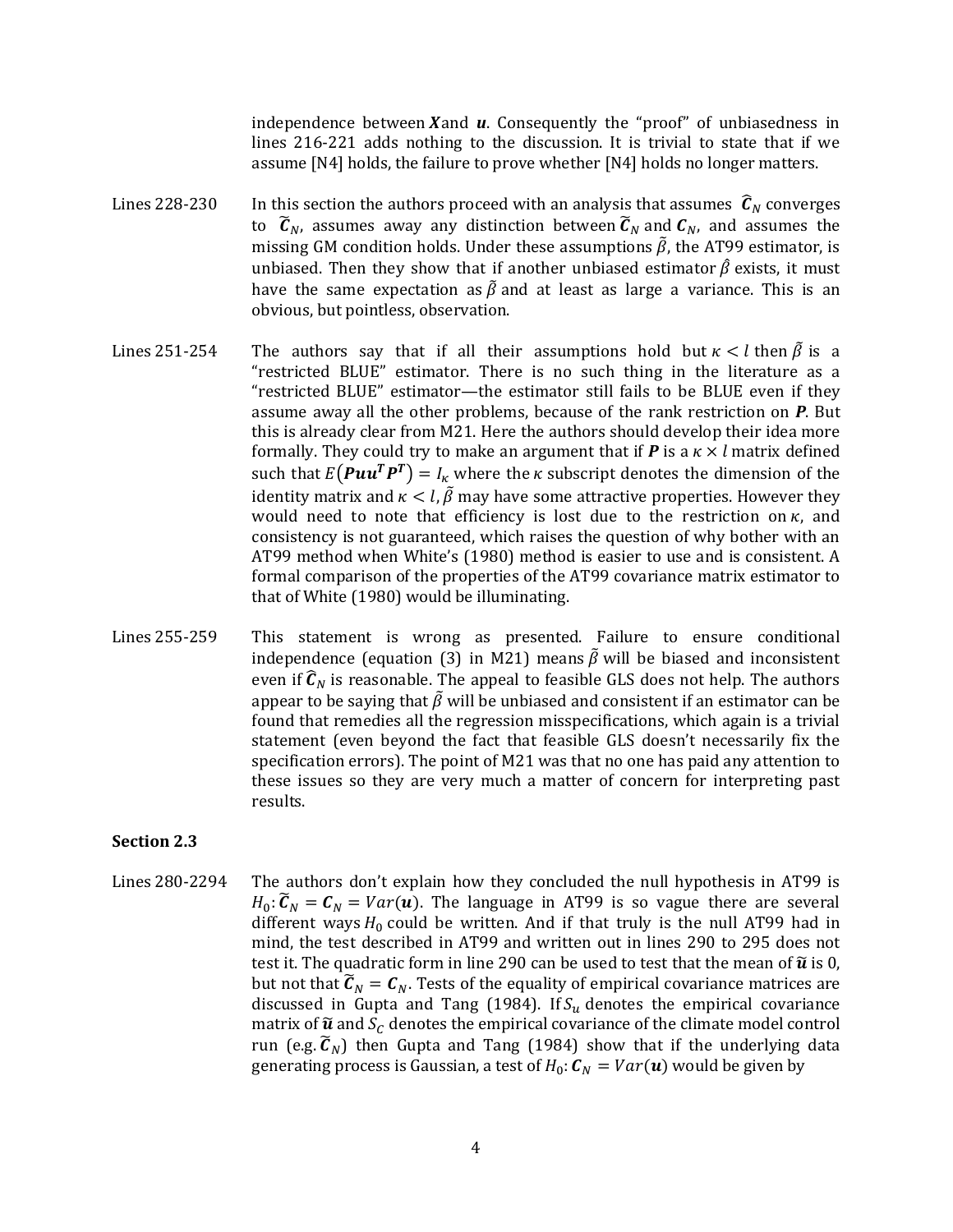$$
\Lambda = \frac{|S_u|^{\frac{l-1}{2}} |S_c|^{\frac{\kappa-1}{2}}}{|S|^{\frac{l+\kappa-1}{2}}}
$$

where  $S = \left(\frac{1}{1+r^2}\right)$  $\frac{1}{(l+\kappa-2)}((l-1)S_u + (\kappa-1)S_c)$ . However, this statistic does not have a standard  $\chi^2$  distribution and its critical values need to be computed using the method given in Gupta and Tang (1984). Gupta and Xu (2006) discuss modifications when the underlying distributions are not assumed to be Gaussian. The test statistics take various other forms unrelated to the AT99 RC test. And the derivation relies on asymptotic theory which does not apply when  $\kappa$  is fixed and strictly less than *l*, as is the case in AT99. Consequently the RC test has no known connection to a test of equality of covariance matrices.

- Line 294 The same-order notation term  $o_p(1)$  is inadmissible here because the degrees of freedom  $\kappa - m$  does not change as  $l \to \infty$ .
- Lines 305-325 Notwithstanding the lack of clarity about  $H_0$  the authors make a valid observation that under the alternative, the RCT is no longer distributed  $\chi^2$ . This section raises important questions about the power of the RC Test. Power analyses of tests of this kind require assumptions about the relative magnitudes of, in this case,  $\kappa$  and  $p$  (the number of signal vectors in  $\boldsymbol{X}$ ). Both tend to be small in optimal fingerprinting applications. I encourage the authors to develop this line of research into a proper power analysis.

### **Section 3**

Lines 335-345 There seems to be some incorrect notation here. In equation (10) the  $\hat{u}_i$ 's are scalars so  $l^{-1}\Sigma(\hat{u}_i\hat{u}_i^T)=l^{-1}\Sigma(\hat{u}_i^2)$  which is also a scalar and therefore cannot be a consistent estimator of the  $l \times l$  matrix  $C_N$ . If they meant to write the outer product of  $\tilde{u}$  then line 347 is incorrect since in this case since  $\pmb{\mathcal{C}}_{N1}^{-1}$  does not exist therefore neither does  $\tilde{\beta}_{FGLS}$ . A truly feasible FGLS estimator requires using an estimated heteroskedastic function which is presented in most introductory econometrics textbooks (e.g. Wooldridge 2019). M21 discusses as an alternative to FGLS White's (1980) heteroskedasticity-consistent matrix which is simple to compute and generally preferred to FGLS because it is always unbiased and consistent whereas FGLS may be biased if the wrong heteroskedastic function is used. Hence this section is undermined by errors in presentation and the fact that a simpler and superior option is already shown in M21.

### **Conclusion**

Overall the authors have not advanced the examination of the AT99 method beyond what is in M21. They have confirmed the basic points in M21 and they propose that if the main problems can be assumed away, the method survives the M21 criticism. This is a tautology.

Despite these criticisms I hope that the authors will pursue the topic in more depth, for instance by reviewing the literature on testing equality of covariance matrices and undertaking a power analysis so as to work towards constructing a